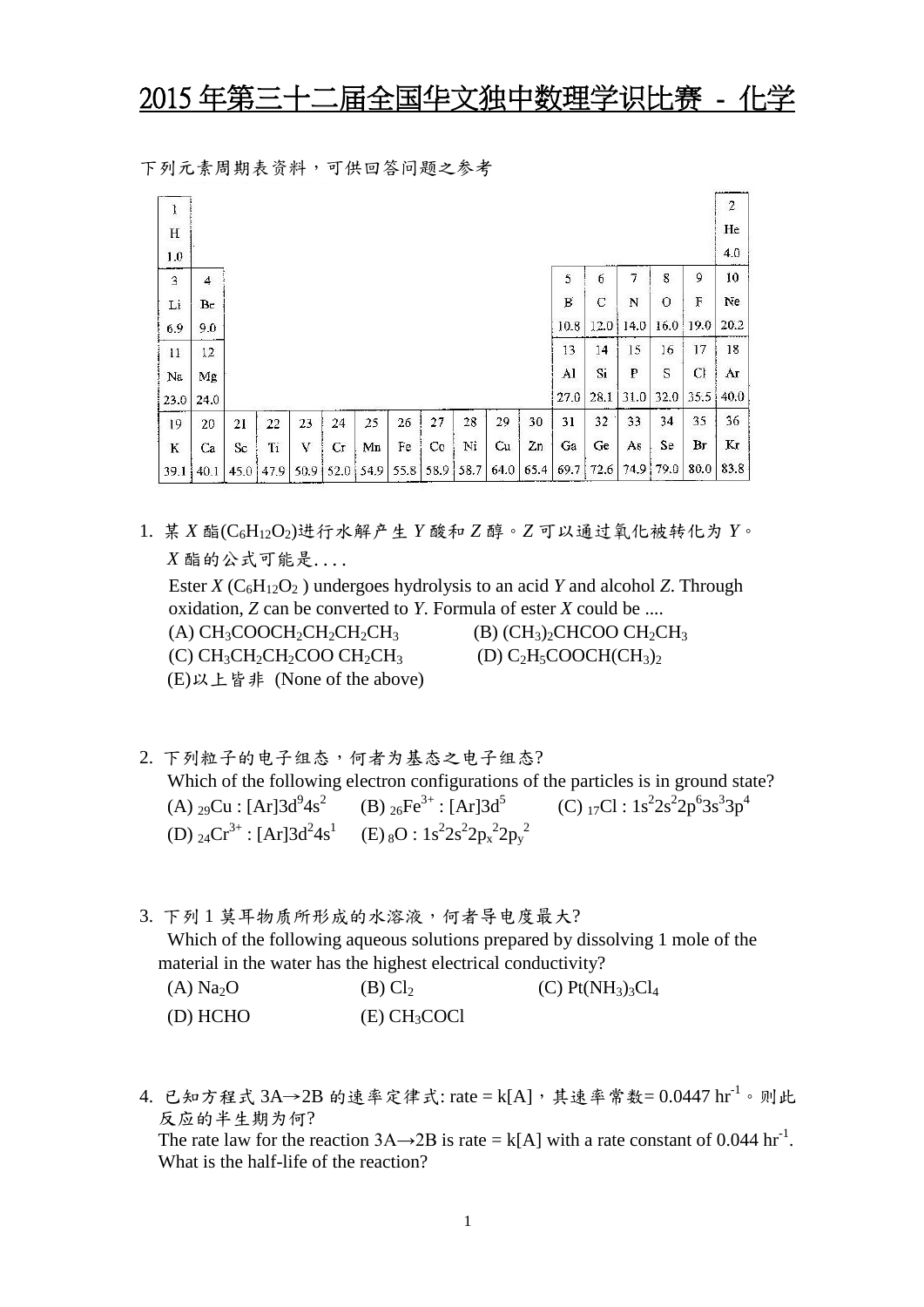| $(A)$ 0.0224 hr       | $(B)$ 0.0645 hr | $(C)$ 15.7 hr |
|-----------------------|-----------------|---------------|
| (D) $22.4 \text{ hr}$ | $(E)$ 44.7 hr   |               |

5. 试将液态水在-10°C 下凝结,则在这过程中ΔH, ΔS,和ΔG 各自正负为何? Consider the of freezing of liquid water at  $-10 \text{ C}$ , what are the signs for  $\Delta H$ ,  $\Delta S$ , and  $\Delta G$ , respectively?  $(A) +$ ,  $-, 0$   $(B) -$ ,  $+, 0$   $(C) -$ ,  $+, (D) +$ ,  $-, (E) -$ ,  $-, -$ 

6. 下列何者配位化合物当和 AgNO3 水溶液混合时, 会产生沉淀? Which of the following coordination compounds will form a precipitate when treated with an aqueous solution of  $AgNO<sub>3</sub>$ ? (A)  $[Cr(NH_3)_3Cl_3]$  (B)  $[Cr(NH_3)_6]Cl_3$  (C)  $Na_3[Cr_3[Cr(CN)_6]$ (D)  $\text{Na}_3[\text{CrCl}_6]$  (E) 以上皆非 (None of the above)

- 7. 以下化合物有几个具有几何异构体? How many of the following compounds exhibit geometric isomers? (1)Pd(NH<sub>3</sub>)<sub>2</sub>Br<sub>2</sub> (平面四方形; square planar)  $(2)$   $[Co(NH_3)_2]Cl_3$  $(3)$  K<sub>2</sub>[CoBr<sub>4</sub>]  $(4)$  [Ni(NH<sub>3</sub>)<sub>4</sub>(NO<sub>2</sub>)<sub>2</sub>] (A) 0 (B) 1 (C) 2 (D) 3 (E) 4
- 8. 五氧化二氮(N2O5)在四氯化碳中的分解反应是: 2N2O<sub>5(g)</sub> → 4NO<sub>2(g)</sub> + O<sub>2(g)</sub> 下表为在定温下其浓度随时间的变化结果,根据此推知此反应速率常数 K 的单 位应为下列何者?

The decomposition of N<sub>2</sub>O<sub>5</sub> in CCl<sub>4</sub> is :  $2N_2O_{5(g)} \rightarrow 4NO_{2(g)} + O_{2(g)}$ Under constant temperature, the concentration of  $N_2O_5$  measured at specified time interval was shown in the following table. Based on these results, what is the unit of rate constant *K*?

| 时间(分)(min)                     |        | 20                             | 40     | 60                    |
|--------------------------------|--------|--------------------------------|--------|-----------------------|
| $[N_2O_5](M)$                  | 0.0100 | 0.0051                         | 0.0025 | 0.0013                |
| $(A)$ min <sup>-1</sup>        |        | $(B)$ M min <sup>-1</sup>      |        | $(C) M^{-1} min^{-1}$ |
| (D) $M^{-2}$ min <sup>-1</sup> |        | (E) $M^{-3}$ min <sup>-1</sup> |        |                       |

9. 在化合物  $X_2Y$  和  $YZ_2$  中  $Y$  的质量百分比分别为 40%和 50%, 则在化合物  $X_2YZ_3$ 中 Y 的质量百分比最接近多少? The mass percentage of Y in chemicals of  $X_2Y$  and  $YZ_2$  are 40% and 50%, respectively. Then, what is the mass percentage of Y in chemical  $X_2YZ_3$ ? (A) 10% (B) 20% (C) 25%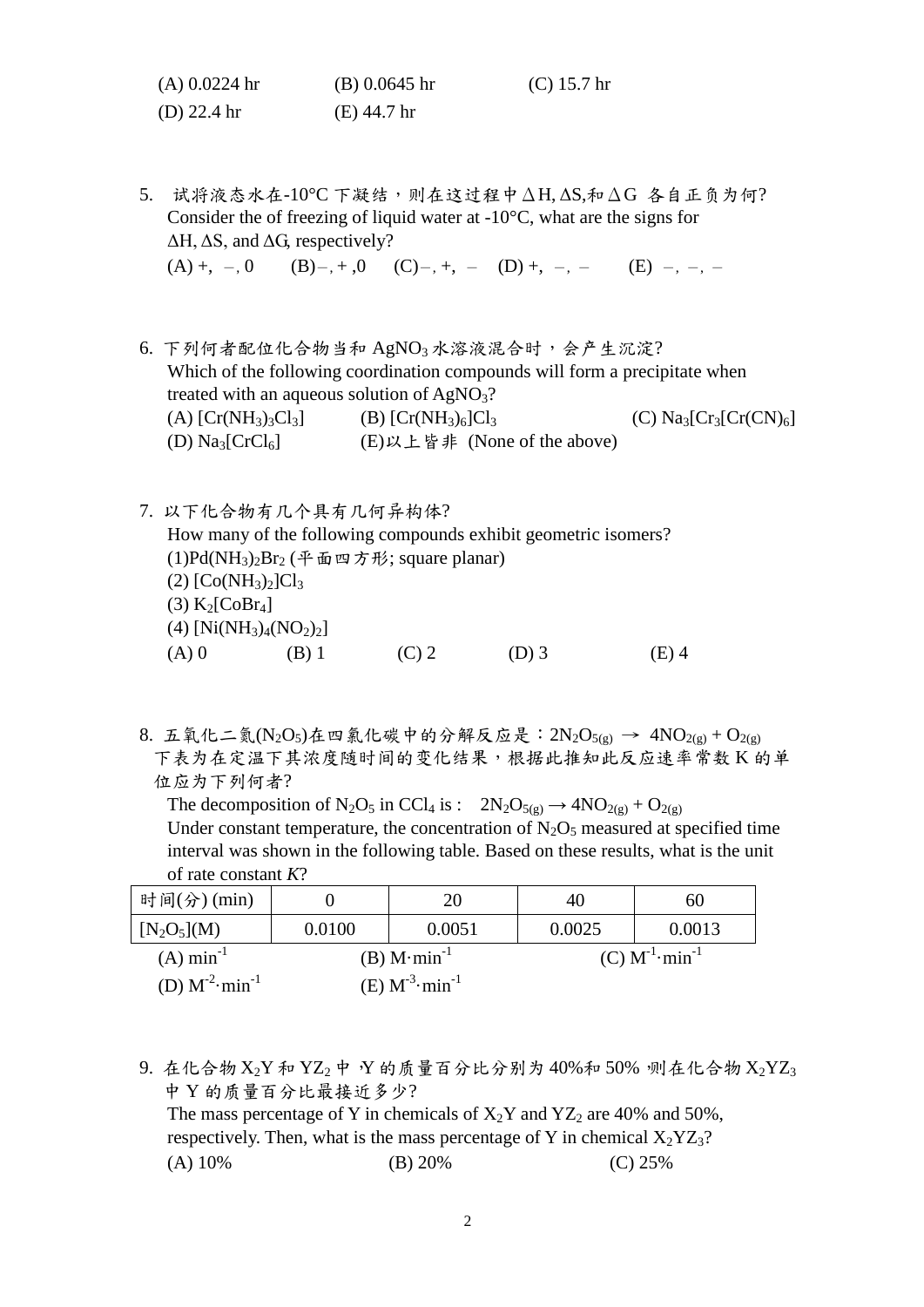10. 某烃的某一种同分异构物只能生成一种一氯取代物,该烃的分子式可以是下列 何者? Which of the following alkanes can only form one mono-chlorinated derivative? (A)  $C_3H_8$  (B)  $C_4H_{10}$  (C)  $C_5H_{12}$  $(D) C_6H_{14}$ (E) 以上皆非 (none of the above)

11. 在下列反应中,水仅作还原剂的是? In which of the following reactions,  $H_2O$  plays the role of a reducing agent? (A)  $2Na+2H_2O \rightarrow 2NaOH+H_2$  $(B)$  Cl<sub>2</sub>+H<sub>2</sub>O→HCl+HClO  $(C) SO<sub>2</sub>+H<sub>2</sub>O \rightarrow H<sub>2</sub>SO<sub>3</sub>$ (D)  $CaC<sub>2</sub>+2H<sub>2</sub>O \rightarrow Ca(OH)<sub>2</sub>+C<sub>2</sub>H<sub>2</sub>$  $(E)$  2F<sub>2</sub>+2H<sub>2</sub>O→4HF+O<sub>2</sub>

12. 有关游离能大小比较,何者错误? Which one is false regarding the ionization energy?  $(A) F > Cl^ (B)$  F > N > O  $(C)$  Na  $>$  Cl<sup>-</sup>  $(D) F > C1$  $(E) K^+$  > Ar

- 13. 下列何者是「非缓冲溶液」? Which one of the followings is not a buffer solution?
	- (A) 50 毫升 0.4 M CH3COOH 和 50 毫升 0.2 M NaOH 的混合液 Mixing 50 mL of 0.4 M CH<sub>3</sub>COOH and 50 mL of 0.2 M NaOH
	- (B) 50 毫升 0.2 M HCl 和 50 毫升 0.4 M CH3COONa 的混合液 Mixing 50 mL of 0.2 HCl and 50 mL of 0.4 M  $CH<sub>3</sub>COONa$
	- (C) 50 毫升 0.4 M HCl 和 50 毫升 0.2 M Na<sub>2</sub>CO<sub>3</sub> 的混合液 Mixing 50 mL of 0.4 M HCl and 50 mL of 0.2 M  $Na<sub>2</sub>CO<sub>3</sub>$
	- (D) 50 毫升 0.2 M KH2PO<sup>4</sup> 和 50 毫升 0.2M K2HPO<sup>4</sup> 的混合液 Mixing 50 mL of 0.2 M KH<sub>2</sub>PO<sub>4</sub> and 50 mL of 0.2 M K<sub>2</sub>HPO<sub>4</sub>
	- (E) 50 毫升 0.2 M NaOH 和 50 毫升 0.4 M NH4Cl 的混合液 Mixing 50 mL of 0.2 M NaOH and 50 mL of 0.4 M NH4Cl
- 14. 下列五组物质中,哪一组物质之分子几何结构最为相似? For the followings pair of chemicals, which chemicals pair shows the most similar molecular geometry structure?

| $(A) CO2$ , $SiO2$   | (B) $N_2O \cdot NO_2$         | (C) NF <sub>3</sub> $\cdot$ BF <sub>3</sub> |
|----------------------|-------------------------------|---------------------------------------------|
| (D) $NH_3 \cdot P_4$ | (E) $SO_3^{2-}$ , $CO_3^{2-}$ |                                             |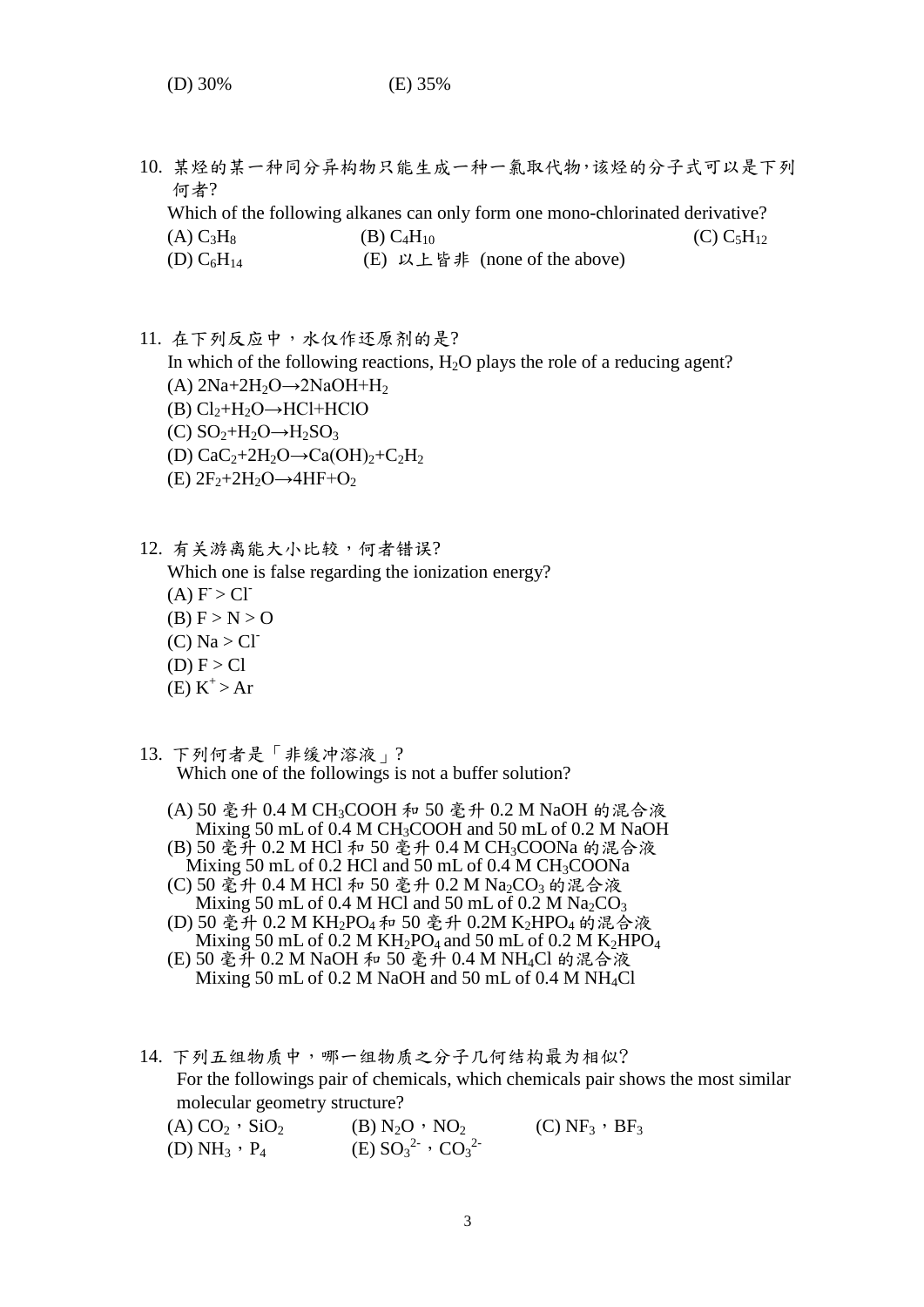15. 根据以下讯息选择正确的叙述.

 Choose the correct statement(s) given the following information.  $Fe^{3+}$ <sub>(aq)</sub> +  $e^- \rightarrow Fe^{2+}$ (aq)  $E^{\text{o}} = 0.77 \text{V}$ 

- $\text{Fe(CN)}_{6}^{3-} + e^- \rightarrow \text{Fe(CN)}_{6}^{4-}$  *E*  $^{\circ} = 0.36V$
- I. Fe<sup>2+</sup><sub>(aq)</sub>比 Fe<sup>2+</sup> 的 CN 错合物更容易被氧化  $\text{Fe}^{2+}$ <sub>(aq)</sub> is more likely to be oxidized than  $\text{Fe}^{2+}$  complexed to CN.
- II. Fe<sup>3+</sup> (aq)比 Fe<sup>3+</sup> 的 CN 错合物更容易被环原  $\text{Fe}^{3+}$ <sub>(aq)</sub> is more likely to be reduced than  $\text{Fe}^{3+}$  complexed to CN.
- III. Fe 离子与 CN-的错合物对氧化与还原趋势没有影响 Complexation of Fe ions with CN has no effect on their tendencies to become oxidized or reduced.

| $(A)$ I only | (B) II only                  | $(C)$ I and II |
|--------------|------------------------------|----------------|
| (D) III only | (E) 已上皆非 (none of the above) |                |

16. 下列哪一项是苯与 CH<sub>3</sub>Cl 和 AlCl<sub>3</sub> 的反应中间体?

Which of the following is an intermediate in the reaction of benzene with  $CH<sub>3</sub>Cl$  and  $AICl<sub>3</sub>?$ 



17. 下列何者的命名为正确:

Which of the following compound is named correctly?

- (A) 3,4-二氯戊烷 (3,4-dichloropentane)
- (B) 1-氟-2,4-甲基-3-丙基环己烷 (1-fluoro-2,4-methyl-3-propylcyclohexane)
- (C) 1,1-二甲基-2,2-二乙基丁烷 (1,1-dimethyl-2,2-diethylbutane)
- (D) 顺式-1,3-二甲基丁烷 (*cis*-1,3-dimethylbutane)
- (E) 2-氟-1-氯-4,4-二甲基壬烷 (2-fluoro-1-chloro-4,4-dimethylnoname.)
- 18. 下列哪个电磁光谱的产生是经由电子的跃迁? Which region of electromagnetic spectrum can be used to produce the electronic transition?
	- (A) 紫外光(UV) (B) 紅外光(IR) (C) 微波(microwave)
	- (D) 可见光(visible) (E) 无线电波(radio wave)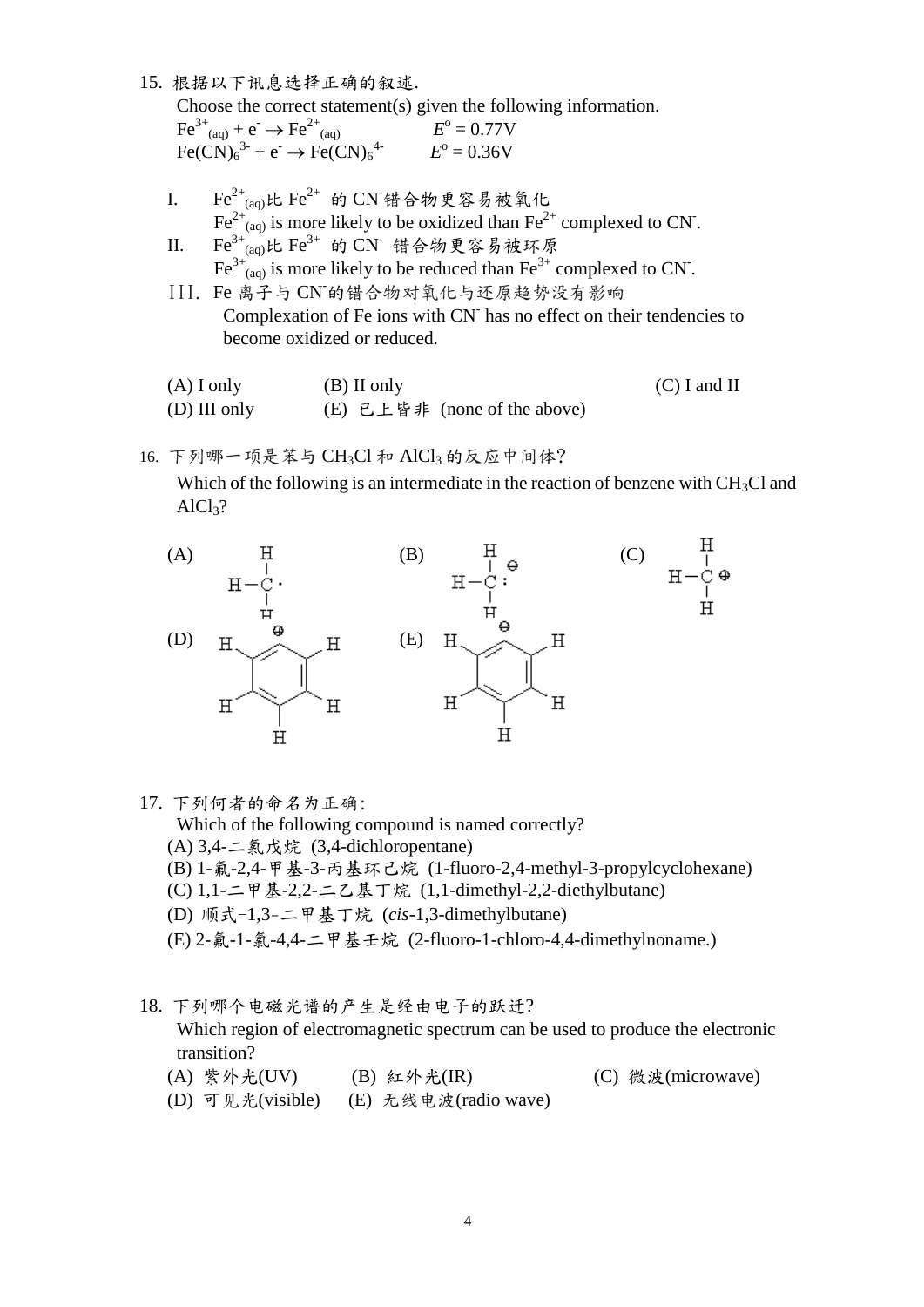- 19. CN , NO , O2, OF+, OF试问顺磁性有多少个? How many of the followings are paramagnetic?  $\text{CN}^{\text{-}}, \text{NO}^{\text{-}}, \text{O}_2$  ,  $\text{OF}^{\text{+}}$  ,  $\text{OF}^{\text{+}}$ (A) 1 (B) 2 (C) 3 (D) 4 (E) 5
- 20. 丙基红指示剂 Ka = 3.3 x 10<sup>-6</sup>, pH 值的变色区间约为以下何者? The propyl red indicator has  $Ka = 3.3 \times 10^{-6}$ . What would be the approximate pH range over which it would change color?  $(A)3.5 - 5.5$  $(B)4.5~6.5$  $(C)5.5~7.5$  $(D)6.5 \sim 8.5$ (E)以上皆非 (none of the above)

21.电解9克水时,若在阴极阳极接产生气体,则理论上在阳极可得多少升的何种 气体(在标准状况下: 1 atm、25 ˚C)? When electrolyzing 9 g of H<sub>2</sub>O, if both electrodes will produce gases, then how many liters of what kind of gas can be produced in anode under standard condition (standard condition: 1 atm, 25 ˚C)? (A)  $2.8 \text{ H}$   $\frac{5}{2}$  (2.8L of  $\text{H}_{2}$ ) (B)  $2.8 \#$   $\lessgtr$  (2.8L of  $O_{2}$ ) (C)5.6 升氢气 (5.6L of H2) (D)5.6 升氧气 (5.6L of  $O_2$ ) (E)11.2 升氧气(11.2L of O<sub>2</sub>)

- $22.$  下列有关  $K_3[Fe(C_2O_4)_3]$ 的敘述, 哪一項正确? Which statements is correct about compound  $K_3[Fe(C_2O_4)_3]$ ?
	- $(A)$ 此化合物的 $Fe^{3+}$ 配位数为 3 The coordination number of Fe<sup>3+</sup> in K<sub>3</sub>[Fe(C<sub>2</sub>O<sub>4</sub>)<sub>3</sub>] is 3
	- $(B)K^+$ 与 Fe $^{3+}$ 以配位键结合  $K^+$  binds  $Fe^{3+}$  through coordinate covalent bond
	- (C) K<sub>3</sub>[Fe(C<sub>2</sub>O<sub>4</sub>)<sub>3</sub>]中 Fe<sup>3+</sup>的电子组态为[Ar]3d<sup>5</sup> The electron configuration of Fe<sup>3+</sup> in K<sub>3</sub>[Fe(C<sub>2</sub>O<sub>4</sub>)<sub>3</sub>] is [Ar]3d<sup>5</sup>
	- (D)  $K_3[Fe(C_2O_4)_3]$  溶于水后会解离成 $K^+ \cdot Fe^{3+}$ 和 $C_2O_4{}^{2-}$ When  $K_3[Fe(C_2O_4)_3]$  is dissolved in water, it will dissociate into  $K^+$ ,  $Fe^{3+}$ , and  $C_2O_4^2$
	- (E)  $\mathrm{K}_3[\mathrm{Fe}(\mathrm{C}_2\mathrm{O}_4)_3]$ 中的 $\mathrm{C}_2\mathrm{O_4}^2$ 具有2个负电荷,故以离子键方式与 $\mathrm{Fe}^{3+}$ 結合  $C_2O_4^2$  of K<sub>3</sub>[Fe(C<sub>2</sub>O<sub>4</sub>)<sub>3</sub>] possesses 2 negative charges, so it binds Fe<sup>3+</sup> through ionic bond